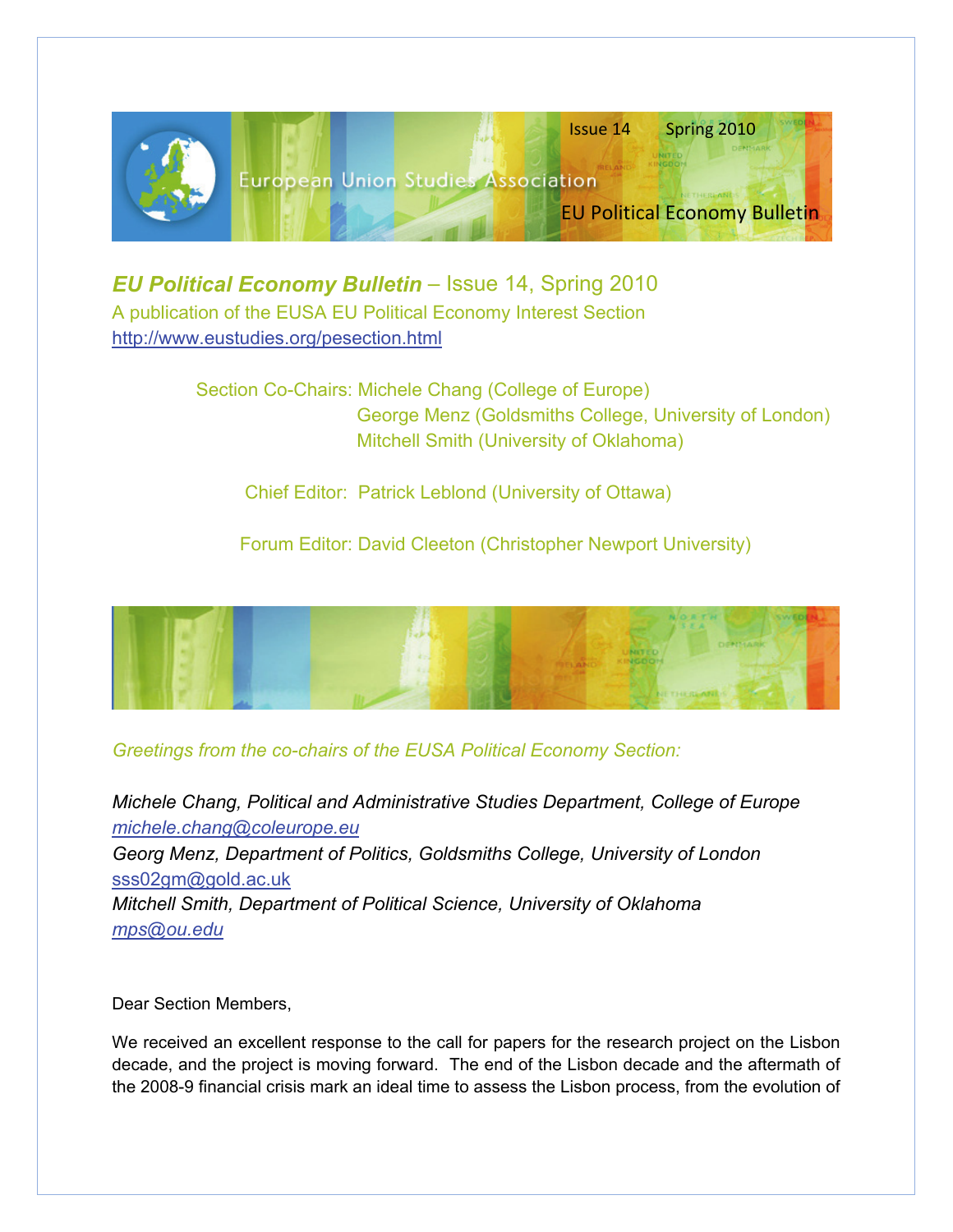the Lisbon goals to the embedding of particular conceptualizations of the Lisbon objectives in EU institutions as well as in relations between states and markets at the national level.

We were especially pleased to draw a balanced group of contributions from both sides of the Atlantic, and, within Europe, from the UK as well as the continent from north to south. The project and participants have been grouped according to the following themes:

### *I. Introduction: After the Lisbon Decade*

Mitchell P. Smith

#### *II. Lisbon's Impact: Innovation, Structural Reform and Governance*

David L. Cleeton and George Zestos (Christopher Newport University), "Evaluating the Performance Record Under the Lisbon Agenda"

Mehmet Ugur (University of Greenwich), "Credibility, Governance and European Economic Performance: Theory and Evidence on the EU's Lisbon Agenda"

Ramunas Vilpisauskas (Vilnius University), "The Lisbon strategy and structural reforms in the EU member states: ships passing by in the sea?"

#### *III. The Lisbon Decade and European Capitalism: Models and Narratives*

Richard Deeg (Temple University), "The Lisbon Agenda and Varieties of Capitalism: Complementary or Contradictory?"

Vincent Della Sala (University of Trento), "Telling Stories: Narrating the Lisbon Process in the Member States"

Mitchell P. Smith (University of Oklahoma), "A Decade of Defining the Lisbon Process: The End of the EU's Regulatory State?"

Maurits van der Veen and Christopher Allen (University of Georgia), "European integration, social protection, and the Lisbon agenda"

#### *IV. Lisbon and the Place of the Market: Labor and Social Welfare*

Waltraud Schelkle (London School of Economics), Deborah Mabbett (Birkbeck, University of London) and Maximilian Freier (London School of Economics), "Social Democrats Marching to Market: Employment Services and the Lisbon Process"

Georg Menz (Goldsmiths College, University of London), "Lisbon and the Politics of Human Resources Strategies"

Petia Kostadinova (University of Florida), "Reforming social policy to meet Lisbon Strategy goals: comparing 'new' and 'old' Europe"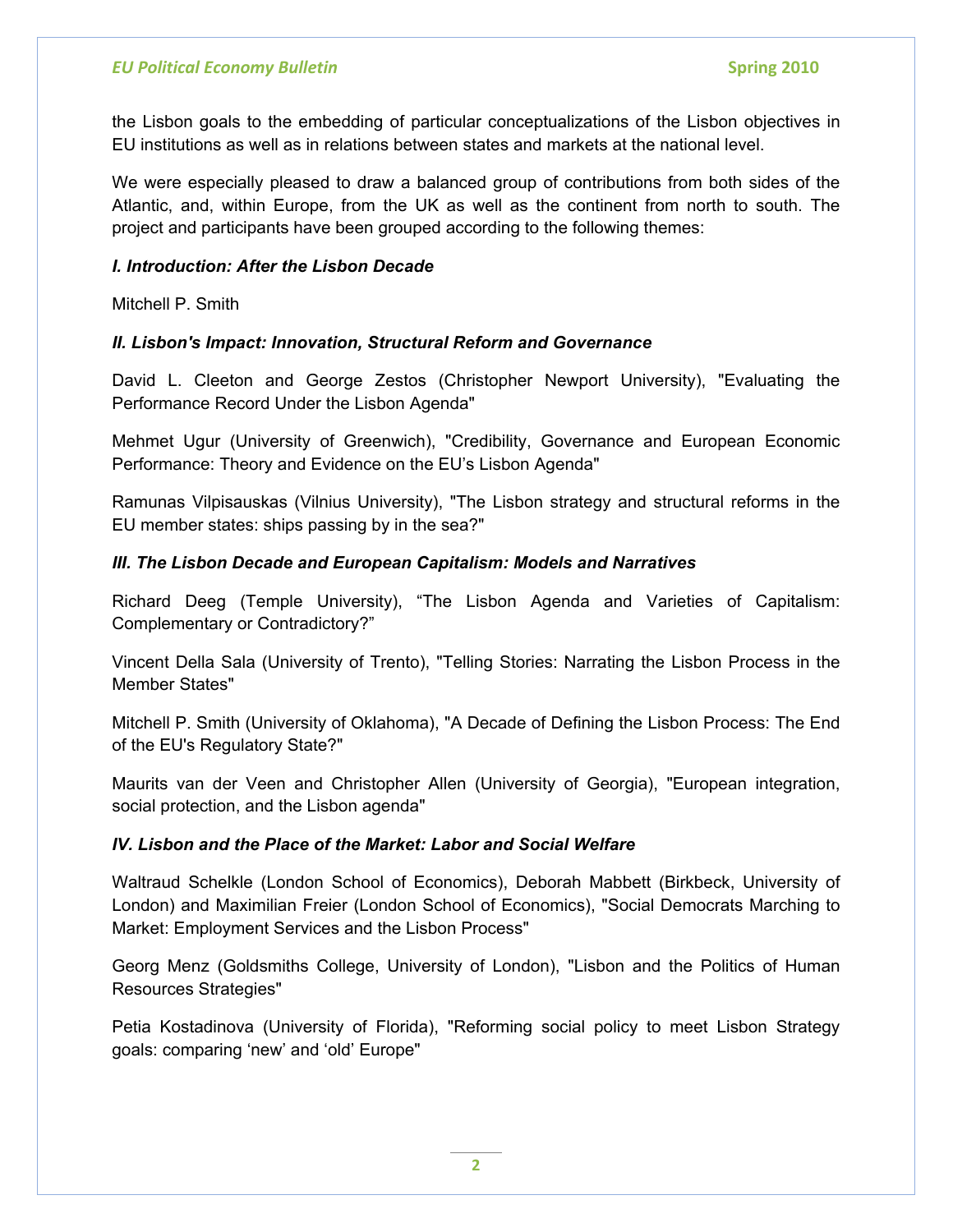We hope to present each of these sub-sections as a panel at the 6-8 September 2010 UACES Conference on "Exchanging Ideas on Europe: Europe at the Crossroads," hosted by the College of Europe in Bruges. In addition, we have begun the process of seeking a publication outlet for the project.

This represents the second issue of this publication as the "Political Economy Bulletin." The section co-chairs thank the Bulletin team of Patrick Leblond and David Cleeton, who have done a superb job of designing and managing the new format. Please note the deadline for submissions for the fall 2010 issue, and continue to send them information about your professional news and recent publications.

With best wishes,

Michele Chang

Georg Menz

Mitchell P. Smith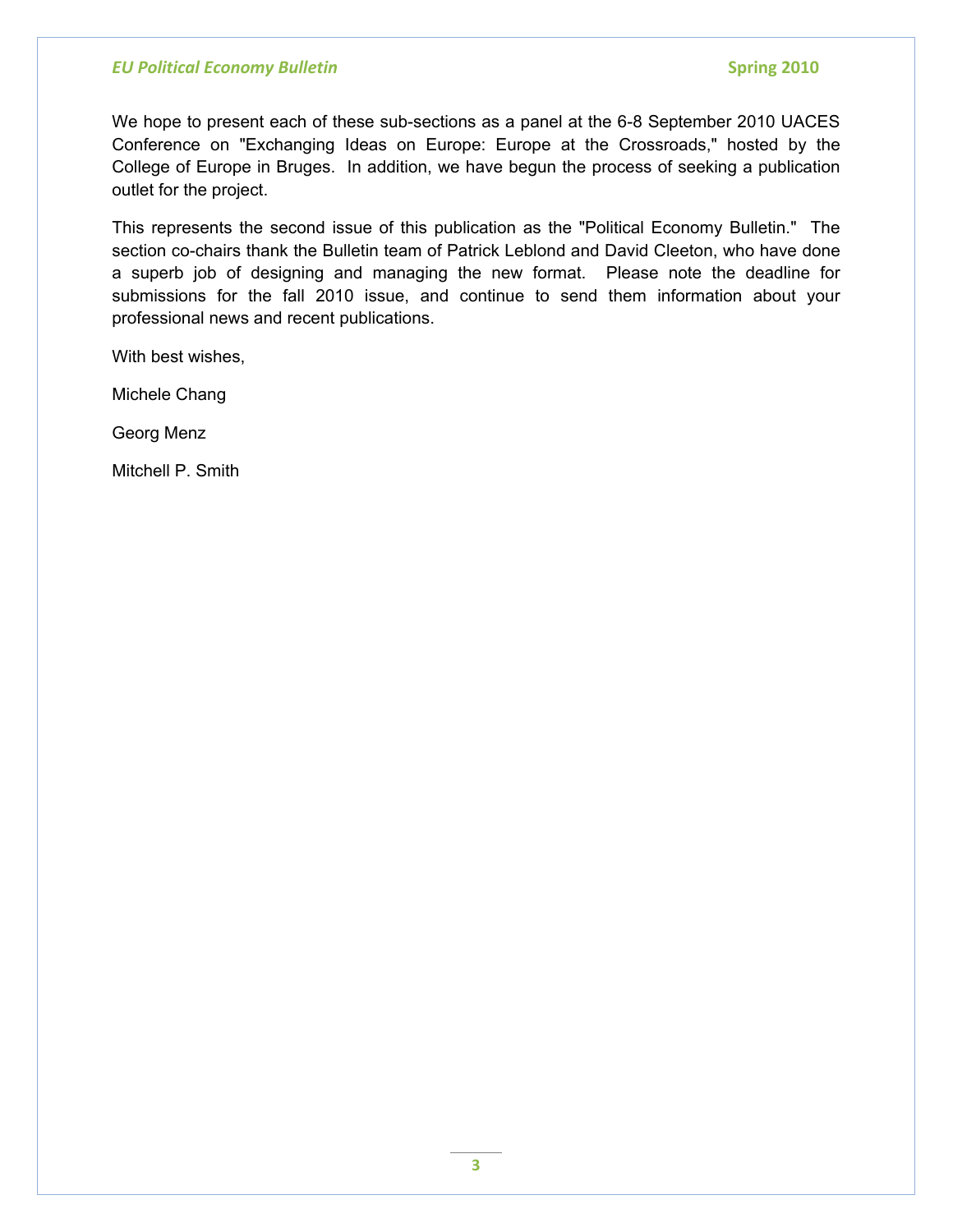

**Forum Section** *David Cleeton, Forum Editor* 

*The Forum is open to all members of the EUSA Political Economy Interest Section who wish to share their views on empirical, theoretical and policy questions relating to EU Political Economy.*

#### *Who's the Villain in the Greek Debt Drama?*

*David L. Cleeton Christopher Newport University* 

Greece's Prime Minister, George Papandreou, has held key meetings with Chancellor Angela Merkel of Germany and President Nicolas Sarkozy of France to seek reassurance that solidarity would prevail in a European solution to his country's sovereign debt crisis. The core decisions being struck involve plans for German and French banks backed by their respective governments to support the continued financing of Greek public debt issues. Under such a solution it will be necessary to engage continued behind-the-scenes policy aid from the ECB. But as a European solution the IMF will not be called to the rescue, except as a reference for the possible development of a newly proposed European Monetary Fund (EMF).

Prime Minister Papandreou has continued his worldwide tour with important stops in other capital cities, including Washington, D.C. where only a few blocks from IMF headquarters he spoke at White House meetings mostly about the attack on the Greek government's sovereign debt by widespread speculation in credit default swaps (CDS). The French and German governments along with leaders of the Eurogroup and the EU Commission have jumped on the bandwagon to drive forward new regulatory bans on this and other perceived predatory financial market practices.

The Greek fiscal problem, unlike some of its alleged causes, is not imaginary. According to the most recent *OECD Economic Outlook* (19 November 2009) private consumption fell by 1.4% during 2009 while gross fixed capital formation tumbled by 15.5%. In an attempt to stabilize domestic demand, government consumption was boosted by 10.1% producing a 3.6% decline in total domestic demand after accounting for inventory rebalancing. In the sectoral balances an overall general government deficit of 12.7% of GDP was rung up for 2009 along with an 11.1% current account deficit. This pushed the gross level of Greek public debt to 115% of GDP.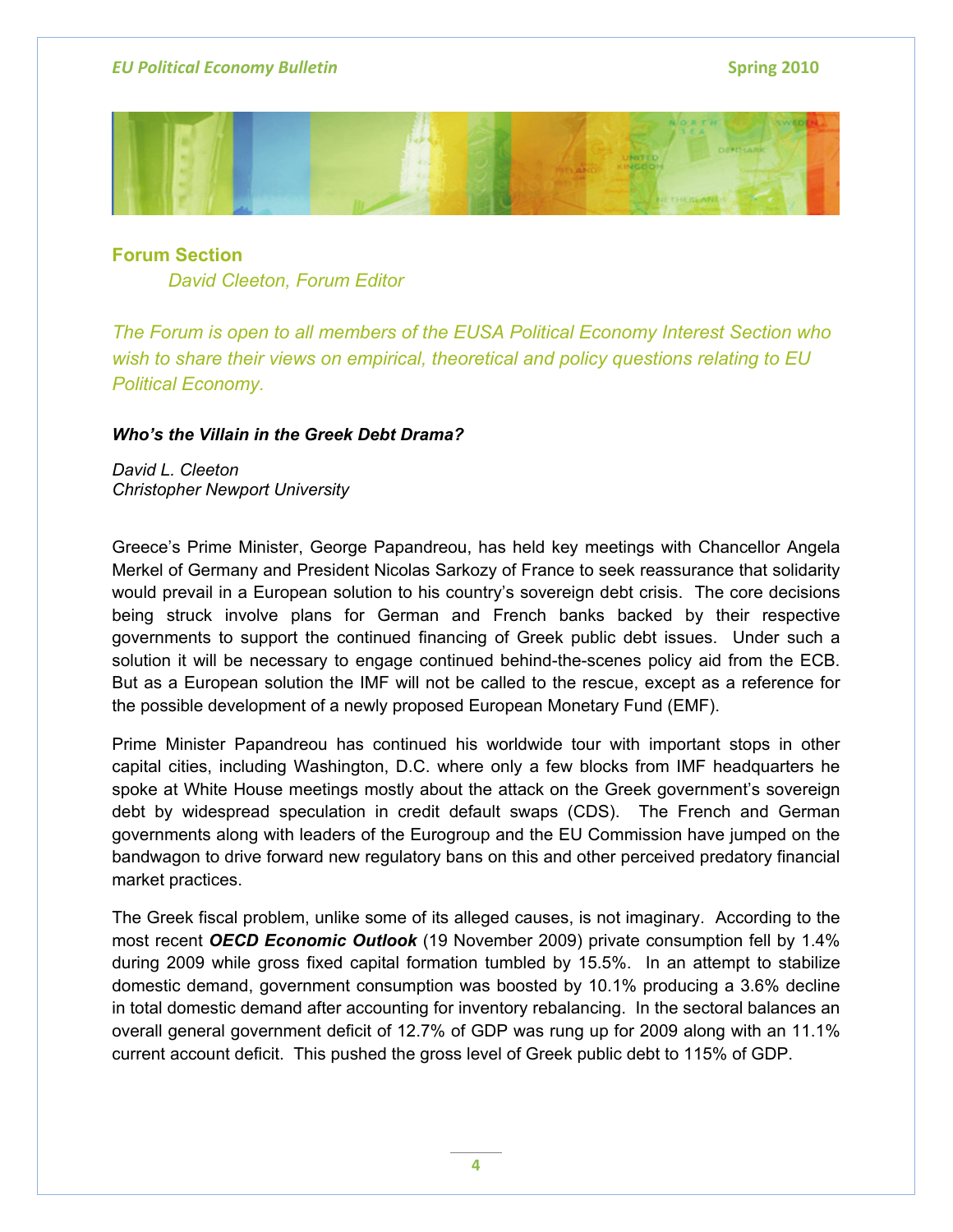In the most recent round of budget-balancing initiatives announced by the Greek Government on 3 March, permanent tax increases and expenditure reductions will close a gap equal to an additional 2% of GDP or 4.8 billion Euros. These are in addition to earlier announcements in the Stability Program adding up to 4% of GDP and measures announce by Prime Minister Papandreou totaling 0.5%. While these plans have encouraged Eurozone leaders and calmed financial markets, the longer term outlook for the Greek economy's revival within the Eurozone is much more problematic. With the route firmly blocked to currency devaluation, a long and painful adjustment period to restore competitiveness will likely descend on Greece. And if other stressed Eurozone economies such as Portugal, Ireland, and Spain come to similar economic turning points as Greece, the stronger economies of the Eurozone will be forced to take up a significant portion of the burden of restructuring, either directly or indirectly.

|                                                   | 2006                                 | 2007    | 2008                                     | 2009    | 2010    | 2011    |
|---------------------------------------------------|--------------------------------------|---------|------------------------------------------|---------|---------|---------|
|                                                   | Current prices<br>$\epsilon$ billion |         | Percentage changes, volume (2000 prices) |         |         |         |
| Private consumption                               | 152.9                                | 3.3     | 2.3                                      | $-1.4$  | $-0.4$  | 1.4     |
| Government consumption                            | 34.3                                 | 8.4     | 0.6                                      | 10.1    | $-1.4$  | $-1.4$  |
| Gross fixed capital formation                     | 45.3                                 | 4.6     | $-7.4$                                   | $-15.5$ | $-6.3$  | 4.6     |
| Final domestic demand                             | 232.5                                | 4.3     | 0.1                                      | $-2.4$  | $-1.5$  | 1.4     |
| Stockbuilding <sup><math>1,2</math></sup>         | 0.3                                  | 1.2     | 0.4                                      | $-1.3$  | $-0.3$  | 0.0     |
| Total domestic demand                             | 232.8                                | 5.3     | 0.4                                      | $-3.6$  | $-1.8$  | 1.5     |
| Exports of goods and services                     | 47.5                                 | 5.8     | 4.0                                      | $-15.0$ | 0.3     | 6.6     |
| Imports of goods and services                     | 69.8                                 | 7.1     | 0.2                                      | $-19.0$ | $-3.7$  | 4.7     |
| Net exports <sup>1</sup>                          | $-22.3$                              | $-1.2$  | 0.9                                      | 3.1     | 1.1     | 0.0     |
| GDP at market prices                              | 210.5                                | 4.5     | 2.0                                      | $-1.1$  | $-0.7$  | 1.6     |
| <b>GDP</b> Deflator                               |                                      | 3.0     | 3.5                                      | 1.7     | 2.4     | 2.1     |
| Memorandum items                                  |                                      |         |                                          |         |         |         |
| Harmonised index of consumer prices               |                                      | 3.0     | 4.2                                      | 1.2     | 2.0     | 1.6     |
| Private consumption deflator                      |                                      | 3.0     | 4.1                                      | 0.6     | 2.0     | 1.6     |
| Unemployment rate                                 |                                      | 8.3     | 7.7                                      | 9.3     | 10.4    | 10.4    |
| General government financial balance <sup>3</sup> |                                      | $-4.0$  | $-7.8$                                   | $-12.7$ | $-9.8$  | $-10.0$ |
| Current account balance <sup>4</sup>              |                                      | $-14.4$ | $-14.6$                                  | $-11.1$ | $-10.0$ | $-10.1$ |

#### Greece: **Demand, Output and Prices**

1. Contributions to changes in real GDP (percentage of real GDP in previous year), actual amount in the first column.

2. Including statistical discrepancy.

3. National Accounts basis, as a percentage of GDP.

4. On settlement basis, as a percentage of GDP.

*Source:* OECD Economic Outlook 86 database.

While Greece clearly has been profligate and guileful in its approaches to honoring the Maastricht entry criteria and the spirit of the Stability and Growth Pact, it should also be noted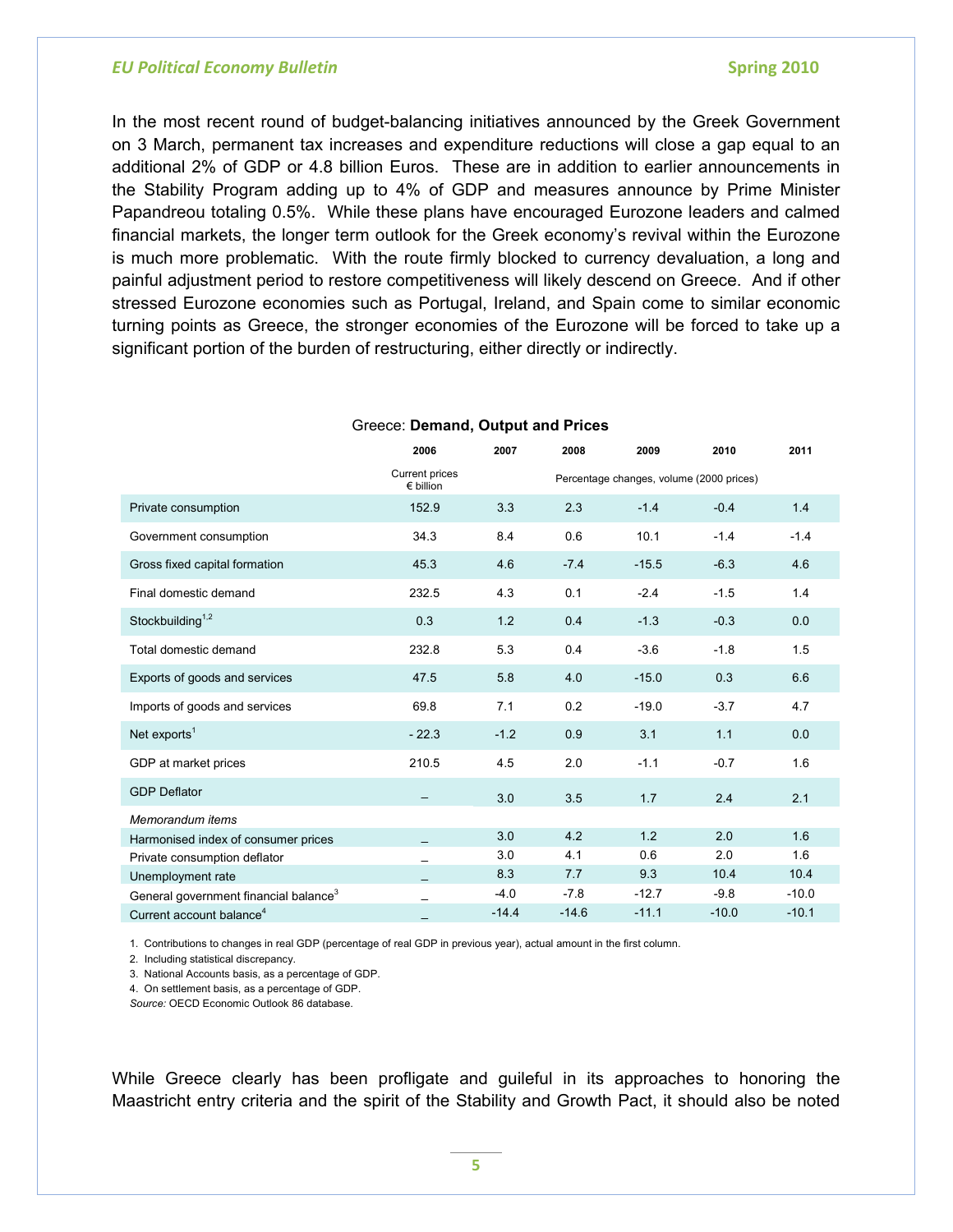that not all Eurozone countries can follow the role model portrayed by Germany. Inspection of the changed sectoral balances of the Eurozone from 2006 to 2009 serves to graphically illustrate the fundamental issue. Via the accounting identity, the sum of a country's private, government, and foreign sectors must balance out to zero. The Netherlands, Germany and Austria produced very large private sector surpluses in 2006 while large private deficits were the rule in Portugal, Ireland, Greece and Spain (PIGS). Governmental fiscal balances were in general reasonalby under control across the Eurozone. For example, in 2006 both Ireland and Spain were producing government fiscal surpluses.



Source: OECD Economic Outlook 86 database

**6**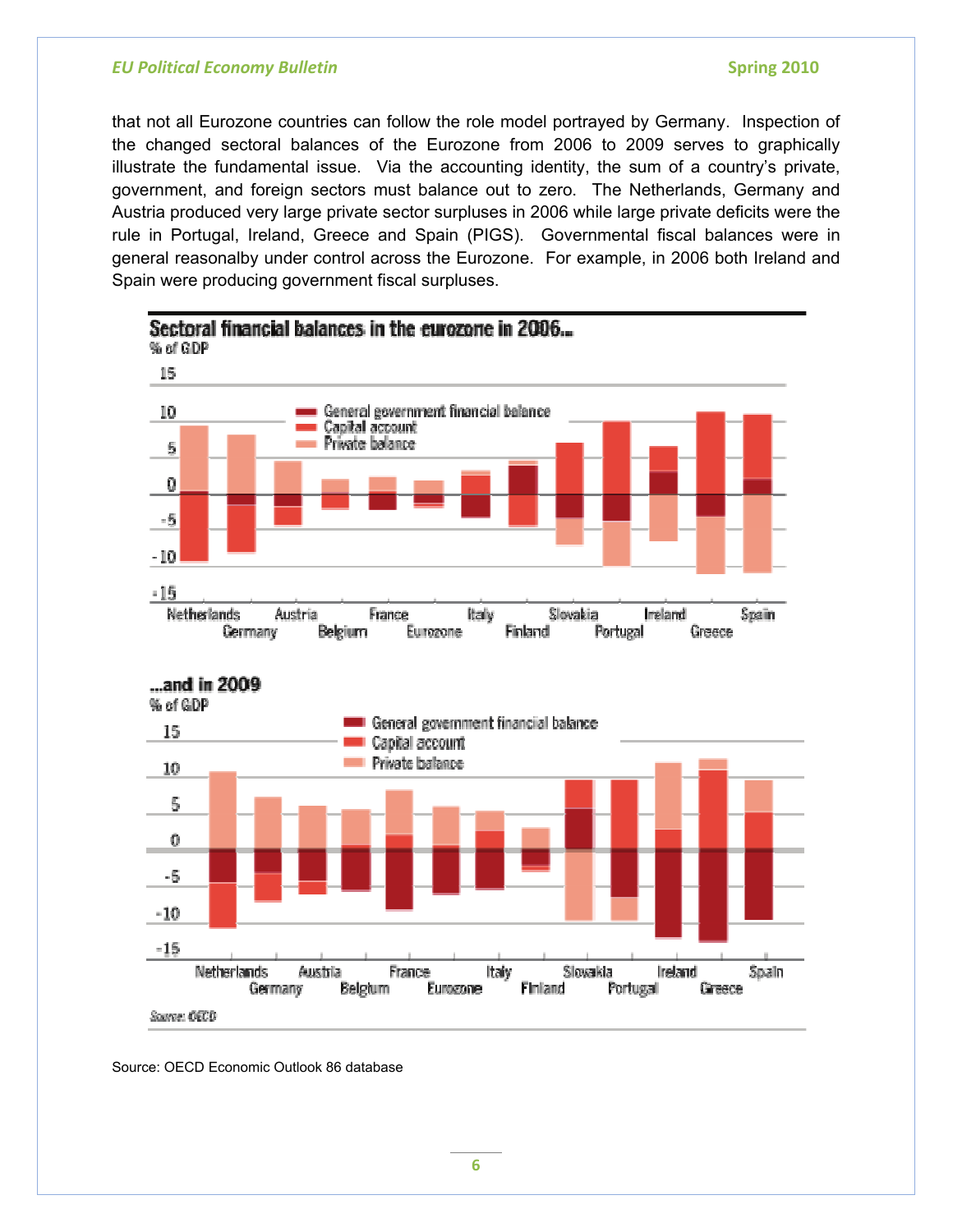Now turn to 2009 and governments across the Eurozone are struggling with the collapse of the private sector balance. As the private domestic sectors struggled to rebuild balance sheets, those countries without strong trade surpluses we forced to transfer weak domestic demand into governmental deficits on a major scale. The public sector reversals in Ireland and Spain have been most dramatic, but Portugal and Greece have seen the biggest impacts in terms of continual financing via the capital account balance.

The idea that the German model is transferable and troubled countries can quickly shrink their government deficit is an illusion. Such an adjustment would by necessity require a dramatic turnaround in the current account balance or by a further decline of the private sector surplus. A revival of private-sector spending is unlikely in an age of balance-sheet retrenchment by both households and businesses. If the current account is to ride to the rescue, trading partners' current accounts must deteriorate and the trading partners of PIGS are mostly other Eurozone members like Germany and France. Certainly the ability of PIGS to restore their competitiveness vis-à-vis France and Germany will be a long and difficult road without the aid of currency adjustments. The only bit of light on the horizon is that the euro itself has seen some modest devaluation in international markets and this should produce an overall positive effect on the aggregate Eurozone current account balance. The outlook at this point is not good.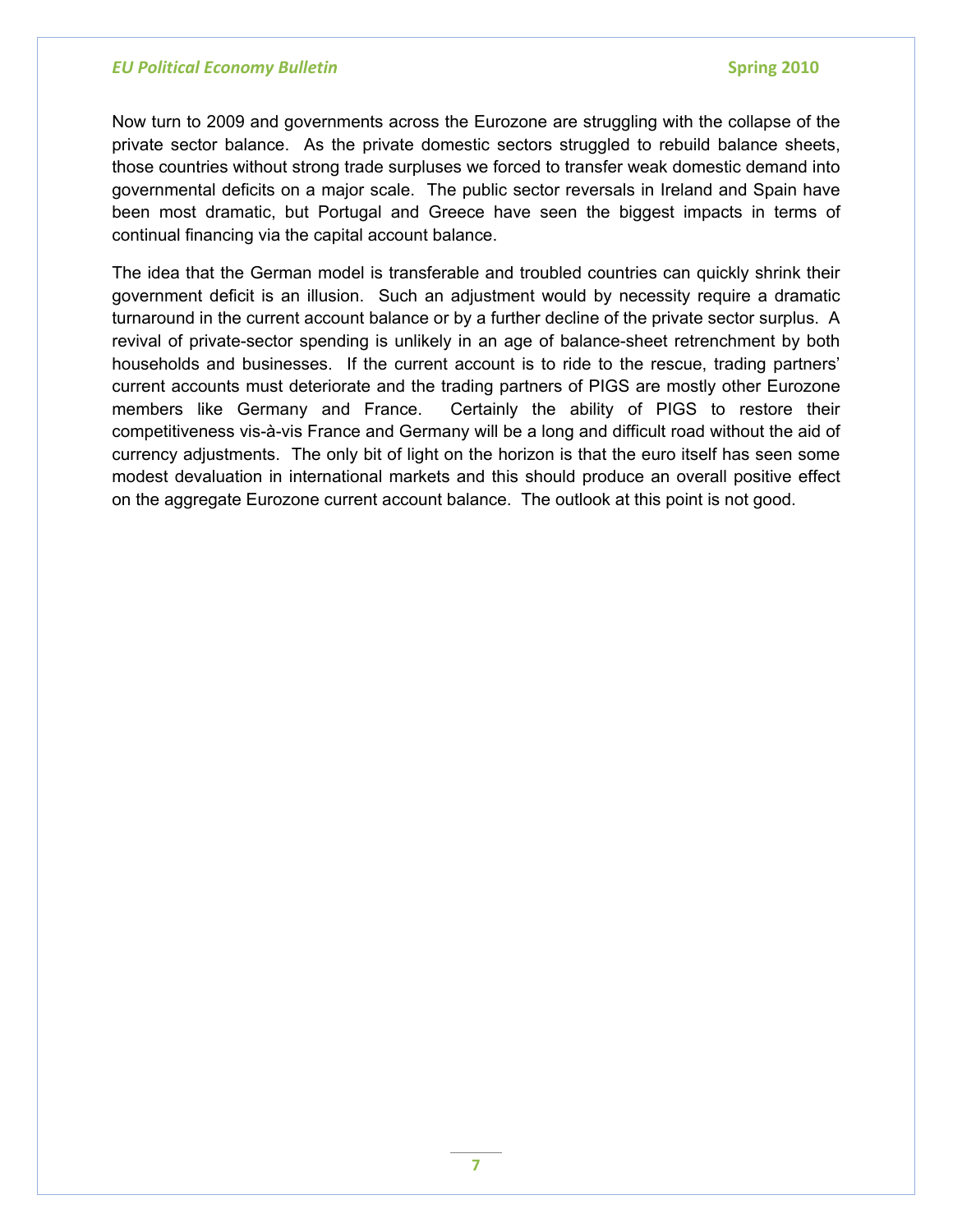

# **Members' Recent Publications**

Dür, Andreas, *Protection for Exporters: Discrimination and Liberalization in Transatlantic Trade Relations, 1930-2010*, Cornell University Press, 2010.

Hardie, Iain and David Howarth, "*Die Krise* but not *La Crise*? The Financial Crisis and the Transformation of German and French Banking Systems", *Journal of Common Market Studies*, vol. 47, no. 5, 2009, pp. 1017-1039.

Hodson, Dermot and Deborah Mabbett, "UK Economic Policy and the Global Financial Crisis: Paradigm Lost?", *Journal of Common Market Studies*, vol. 47, no. 5, 2009, pp. 1041-1061.

Hodson, Dermot and Lucia Quaglia, "European Perspectives on the Global Financial Crisis: Introduction", *Journal of Common Market Studies*, vol. 47, no. 5, 2009, pp. 939-953.

Jacoby, Wade and Sophie Meunier, "Europe and Globalization". In Michelle Egan, Neill Nugent, and William Paterson (eds.), *Research Agendas in European Union Studies: Stalking the Elephant*, Palgrave MacMillan, January 2010.

Jones, Erik, "Output Legitimacy and the Global Financial Crisis: Perceptions Matter**",** *Journal of Common Market Studies*, vol. 47, no. 5, 2009, pp. 1085-1105.

Nedergaard, Peter, *Business and Politics in the European Union: Cases in Services, Agriculture and Textiles,* DJØF Forlag, 2009.

Posner, Elliot, "Making Rules for Global Finance: Transatlantic Regulatory Cooperation at the Turn of the Millennium", *International Organization*, vol. 63, no. 4, 2009, pp. 665-699.

Quaglia, Lucia, "The 'British Plan' as a Pace-Setter: The Europeanization of Banking Rescue Plans in the EU?", *Journal of Common Market Studies*, vol. 47, no. 5, 2009, pp. 1063-1083.

#### **Members' Recent News**

Judith Clifton has been nominated as executive member of the COST Committee (European Cooperation in Science and Technology) for the Domain Individuals, Societies, Health and Cultures, which covers all the social science and humanities disciplines for Spain 2009-2012. COST provides funding on a competitive basis for groups to network in order to pursue a European and international research agenda, and can be a useful step towards the European Framework Programme. For more details, please see [http://www.cost.esf.org/.](http://www.cost.esf.org/)

Tal Sadeh has been promoted to Senior Lecturer and is now tenured at Tel Aviv University. He also won an Erasmus Mundus Visiting Scholarship (a program of the European Union),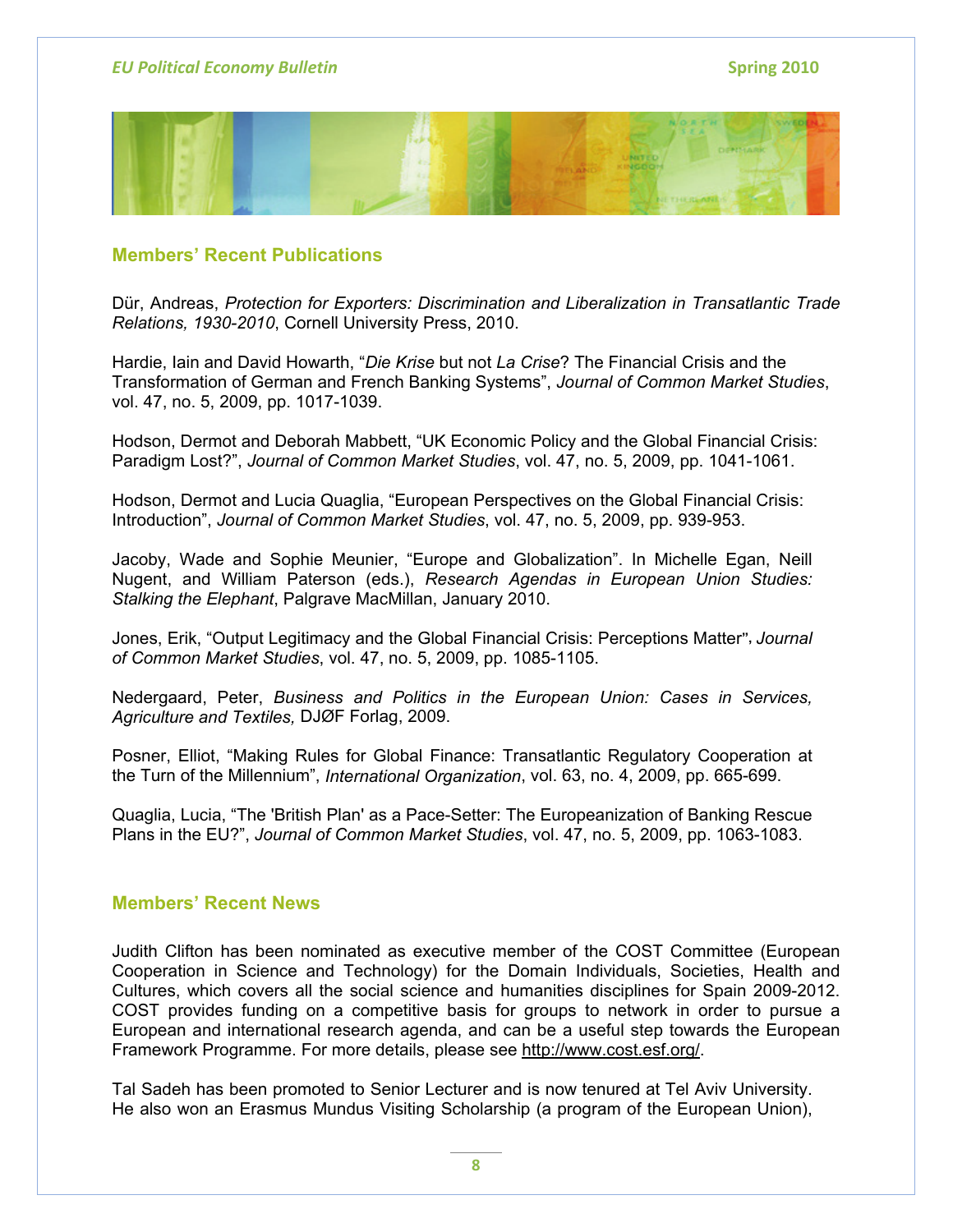which he spent at Institut Barcelona d'Estudis Internacionals (IBEI) during October and November 2009.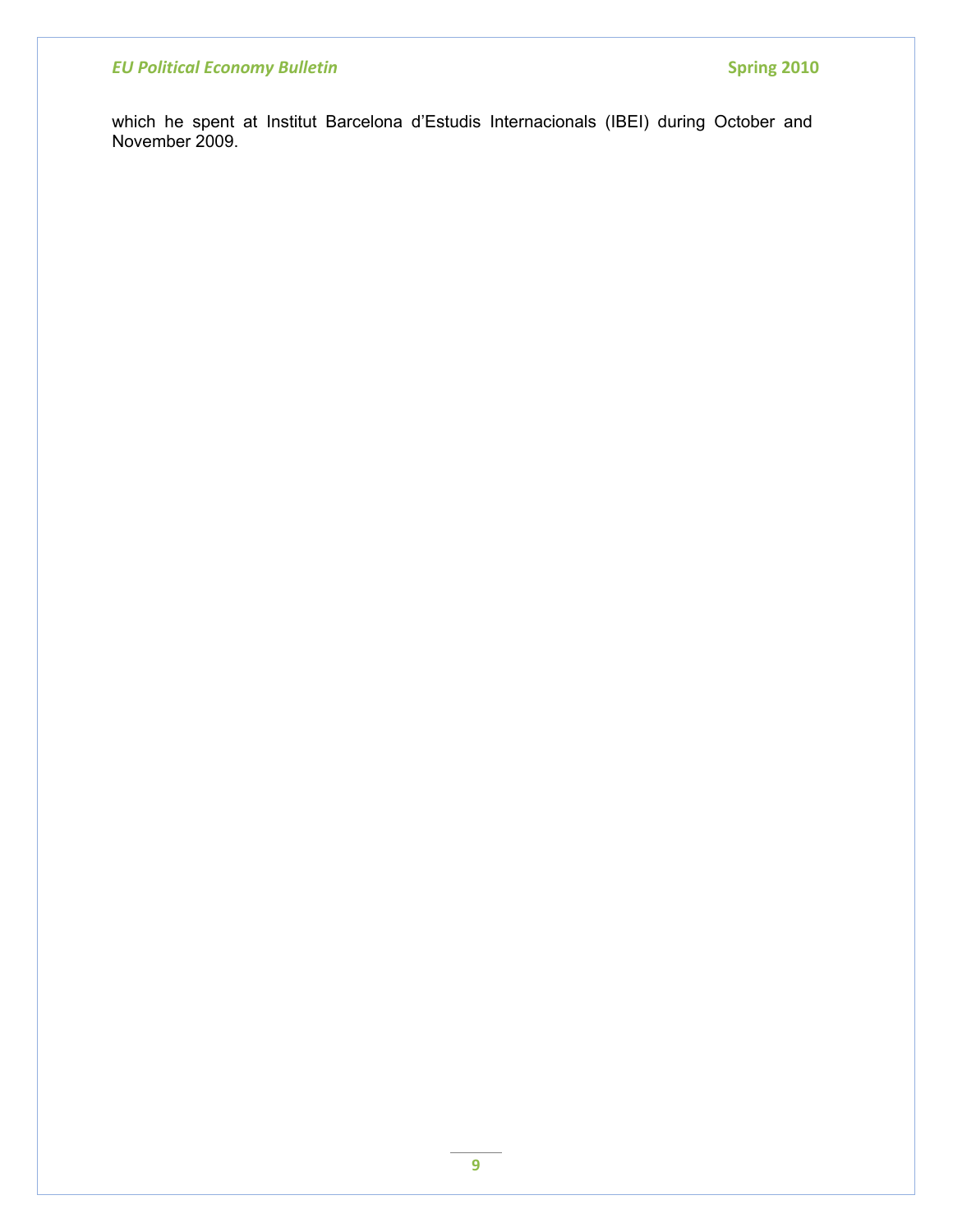

# **Calls for Papers**

# INTERDISCIPLINARY WORKSHOP ON COMMUNICATIONS POLICY AND REGULATION

"COMMUNICATIONS AND COMPETITION LAW AND POLICY – CHALLENGES OF THE NEW DECADE"

JUNE 17, 2010

Deadline for submission of abstracts: April 9th, 2010

THE COMMUNICATIONS POLICY AND REGULATION SCHOLARS FORUM (CPRSF), THE UNIVERSITY OF GLASGOW AND THE INTERNATIONAL JOURNAL OF COMMUNICATIONS LAW AND POLICY (IJCLP) are pleased to announce a joint call for interdisciplinary papers for the First Interdisciplinary Workshop on Communications Policy and Regulation. It will take place on June 17, 2010 at the University of Glasgow, UK. We invite scholars, postgraduate students, policy-makers, technologists, practitioners and industry representatives to submit papers on issues related to the topic, analyzed from a legal, political, economic and/or technological perspective.

# CONFERENCE DESCRIPTION

Communications policy is subject to constant modifications as a result of innovation and requires continuous research in order to solve emerging challenges. Since the liberalisation of the sector, the current context of globalisation calls international solutions and interdisciplinary analysis. This is the intention behind the creation of the CPRSF, an interdisciplinary forum seeking to bring together leading academics, regulators, researchers and any other stakeholders to discuss current issues of communications policy and regulation.

The first workshop of the CPRSF will focus on 'Communications and Competition Law and Policy – Challenges of the New Decade'. The discussion will be centred on key developments that will affect the communications industry around the world. Submissions are encouraged on issues within the framework of the workshop, both from an international perspective or focusing on specific problems in the UK and Scotland. These would include, but are not limited to:

- Next generation networks
- Technological convergence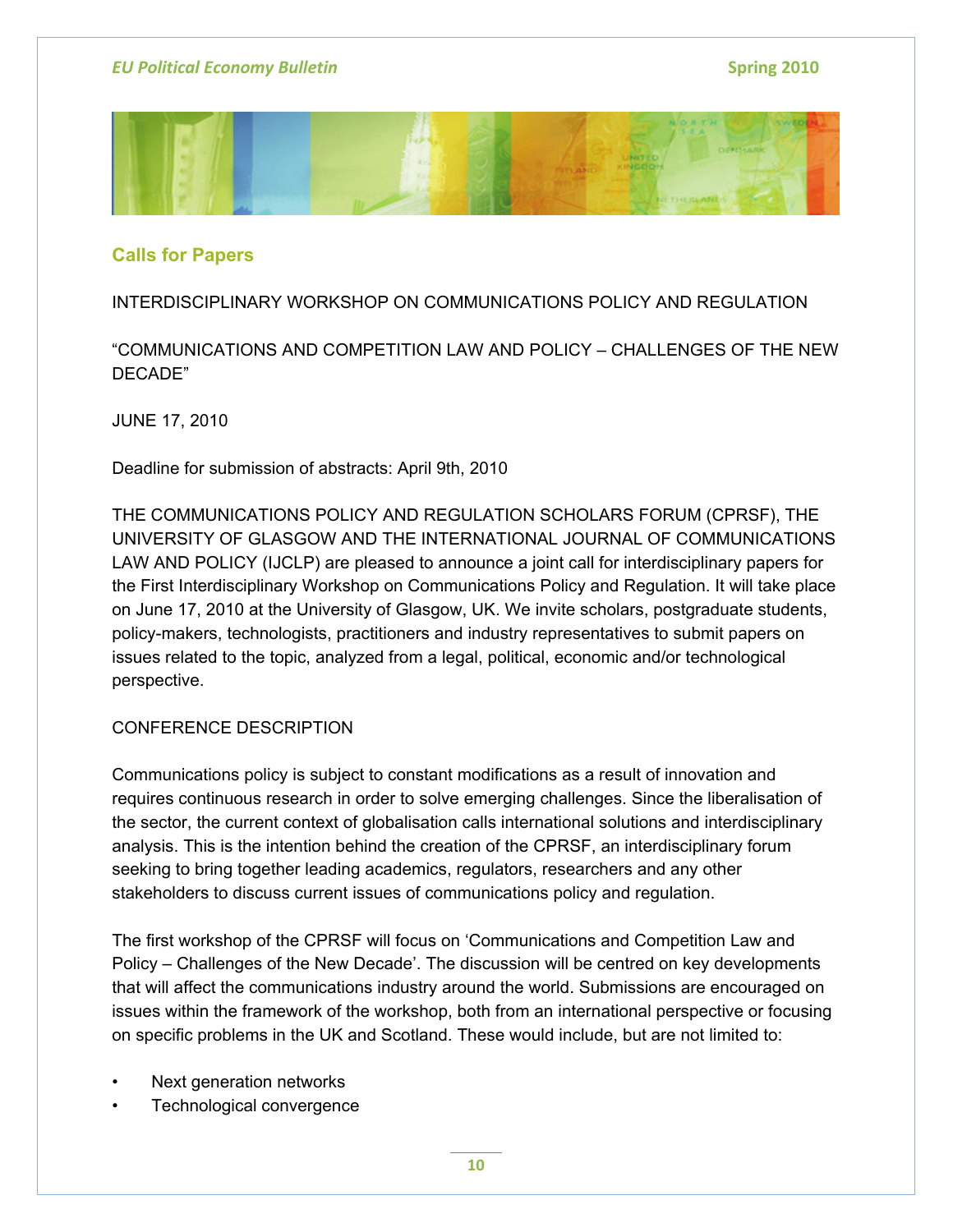- Spectrum management
- Interrelation between regulatory institutions/competition authorities
- Intellectual property
- State aid in communications
- Control of abusive practices and merger control
- Net neutrality
- Media concentration
- Interrelation between media and competition law and policy

We encourage creative approaches and welcome the submission of theoretical contributions, case studies, empirical researches or surveys offering insights into the current and forthcoming challenges for competition law and policy in the broad field of communications.

A full conference description, including a dedicated bibliography and speakers' abstracts, will be made available at the CPRSF website, [http://www.cprsf.org.](http://www.cprsf.org/) Selected papers will be offered the possibility of being published in a dedicated printed volume of the IJCLP, as well as made available under the open access policy at the IJCLP's website at [http://www.ijclp.net/.](http://www.ijclp.net/)

Authors are required to submit abstracts of up to 1,000 words by the deadline of April 9th, 2010. Submissions should be emailed simultaneously to Simone Francesco Bonetti, Chief editor of the IJCLP (simo.bonetti@tiscali.it) and Sandra Marco Colino, Director of Communications Policy and Regulation Scholars Forum and organiser of the workshop (s.marcocolino@law.gla.ac.uk).

# WRITING COMPETITION: ADAM SMITH PRIZES FOR BEST PAPERS

Two prizes will be awarded to the best papers submitted to the conference. The recipients of the Adam Smith Prizes will be invited to present their work at a panel during the conference and their travel and accommodation expenses will be covered. The final decision will be announced by May 21st, 2010. The authors of the award-winning papers will be automatically invited to publish their work in a special volume of the International Journal of Communications Law & Policy devoted to the theme of the workshop.

Submissions for the writing competition must be received by noon GMT, May 14th 2010.

# JOURNAL PUBLICATION

Submissions for publication must be received by noon GMT, September 17th, 2010. The selection committee, composed of representatives of the University of Glasgow and the Board of Editors of the IJCLP, will review and consider all submissions for publication in the special volume of the journal, including submissions for the writing competition. Authors will be notified of acceptance by November 17th, 2010.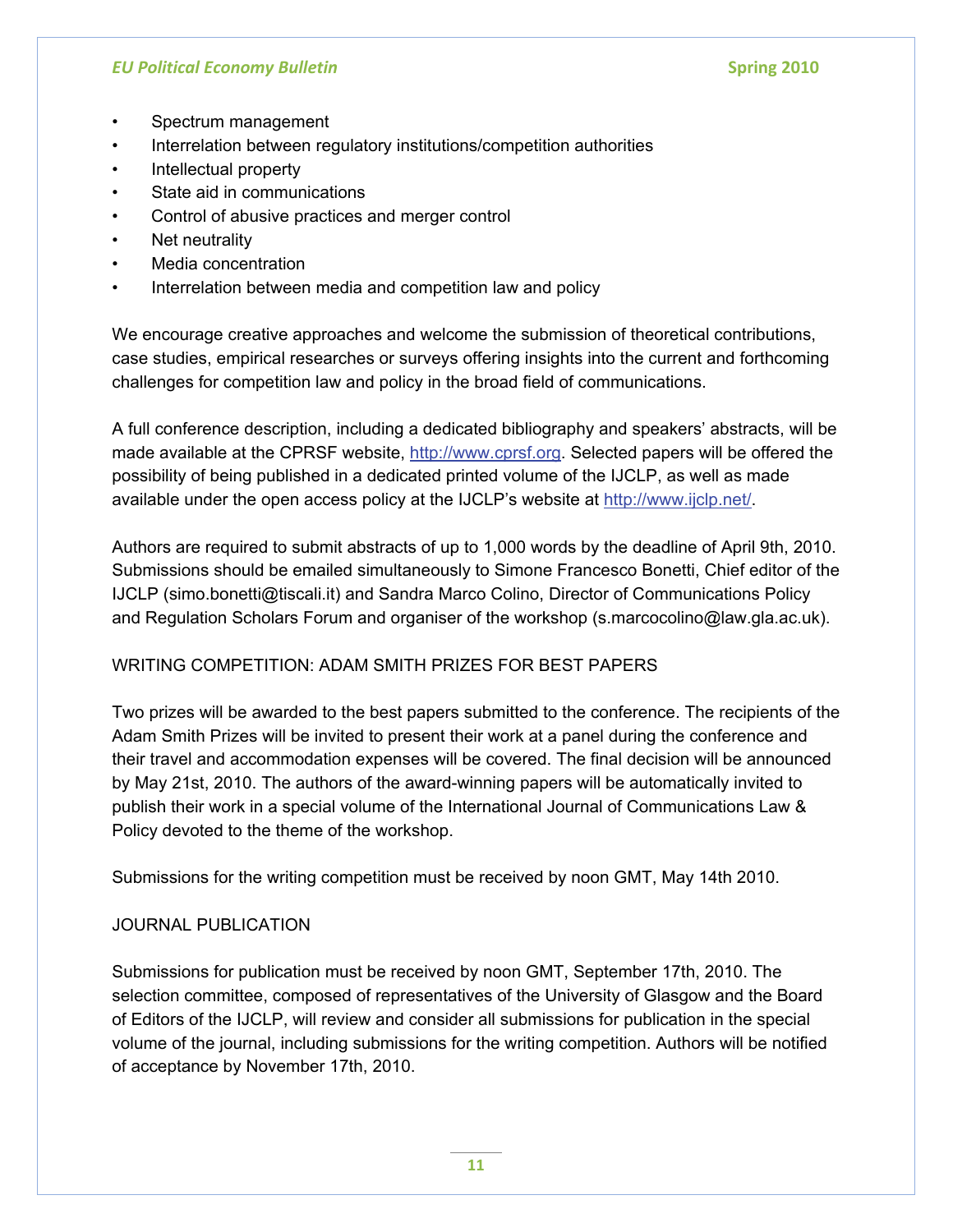Submissions for publication should be written in English and submitted in .doc, .docx, .rtf, .odt, or .pdf format. They should conform to academic citation standards (for more information, please see<http://www.ijclp.net/submissions.html>) and be no longer than 15,000 words (footnotes included). An abstract of 300 words is also required.

For any queries, please contact the workshop organiser:

Dr. Sandra Marco Colino Lecturer in EU Law University of Glasgow School of Law 5-8 The Square Glasgow G12 8QQ Tel. +44 (0) 141 330 2404 Email: s.marcocolino@law.gla.ac.uk